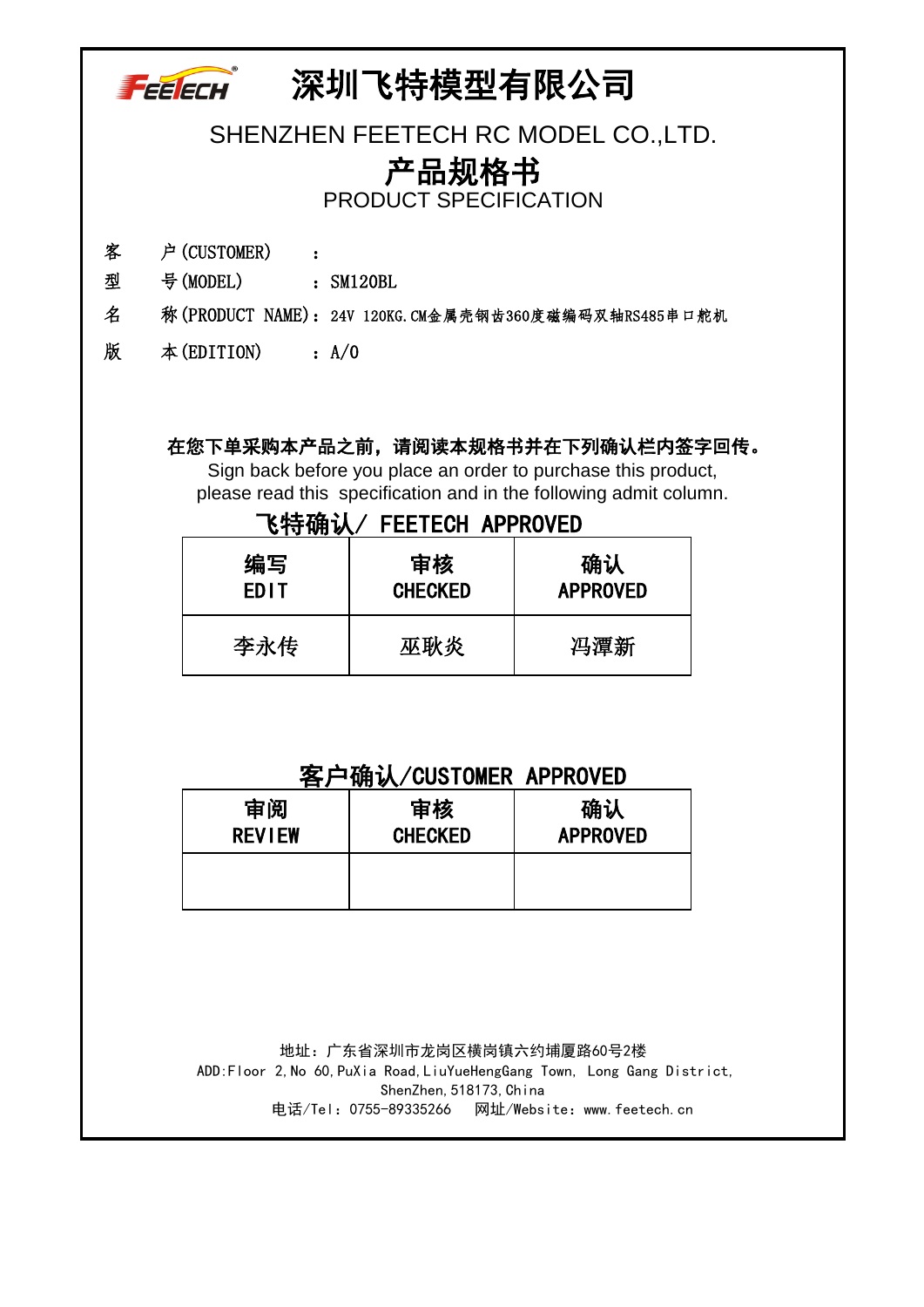|           | 深圳飞特模型有限公司<br>FEE ECH<br>SHENZHEN FEETECH RC MODEL CO., LTD. |                               |                                |          | 版本EDITION:<br>A/0 |                  |
|-----------|--------------------------------------------------------------|-------------------------------|--------------------------------|----------|-------------------|------------------|
|           | 型号/MODEL:<br>SM120BL                                         |                               | 产品规格书<br>PRODUCT SPECIFICATION |          |                   | $2021 - 01 - 14$ |
|           |                                                              |                               |                                |          | 码 Page: 2/8<br>页  |                  |
|           |                                                              | 本规格书包含以下内容 CONTENT OF PRODUCT |                                |          |                   |                  |
|           | 内容<br>Content                                                | 页                             | 码 Page                         |          | 备 注 Remark        |                  |
| 1.        | 使用环境条件                                                       | 页                             | 码 Page: $3/8$                  |          |                   |                  |
| 2.        | 测试环境                                                         | 页                             | 码 Page: $3/8$                  |          |                   |                  |
| 3.        | 安全特性与认证                                                      | 页                             | 码 Page: 3/8                    |          |                   |                  |
| 4.        | 外观检查                                                         | 页                             | 码 Page: 3/8                    |          |                   |                  |
| 5.        | 电气特性                                                         | 页                             | 码 Page: 3/8                    |          |                   |                  |
| 6.        | 机械特性                                                         | 页                             | 码 Page: $4/8$                  |          |                   |                  |
|           | 7-1. 控制特性                                                    | 页                             | 码 Page: $4/8$                  |          |                   |                  |
|           | 7-2. 控制特性                                                    | 页                             | 码 Page: $5/8$                  |          |                   |                  |
|           | 8. 可靠性测试                                                     | 页                             | 码 Page: $6/8$                  |          |                   |                  |
| 9. 外观尺寸   |                                                              | 页                             | 码 Page: 6/8                    |          |                   |                  |
| 10. 配件    |                                                              | 页                             | 码 Page: $7/8$                  |          |                   |                  |
|           | 11 运动特性图                                                     | 页                             | 码 Page: $7/8$                  |          |                   |                  |
| 12. 接口定义  |                                                              | 页                             | 码 Page: $8/8$                  |          |                   |                  |
|           | 13. 包装出货简图                                                   | 页                             | 码 Page: 8/8                    |          |                   |                  |
|           |                                                              |                               |                                |          |                   |                  |
|           |                                                              |                               |                                |          |                   |                  |
|           |                                                              |                               |                                |          |                   |                  |
|           |                                                              |                               | Revise Record变更记录表             |          |                   |                  |
| 序号<br>No. |                                                              | 变更内容Content Of Change         | 版本Edition                      | 更变日期Date | 备注Remark          |                  |
| 1         |                                                              | 初次发行                          | A/O                            | 20210114 |                   |                  |
|           |                                                              |                               |                                |          |                   |                  |
|           |                                                              |                               |                                |          |                   |                  |
|           |                                                              |                               |                                |          |                   |                  |
|           |                                                              |                               |                                |          |                   |                  |
|           |                                                              |                               |                                |          |                   |                  |
|           |                                                              |                               |                                |          |                   |                  |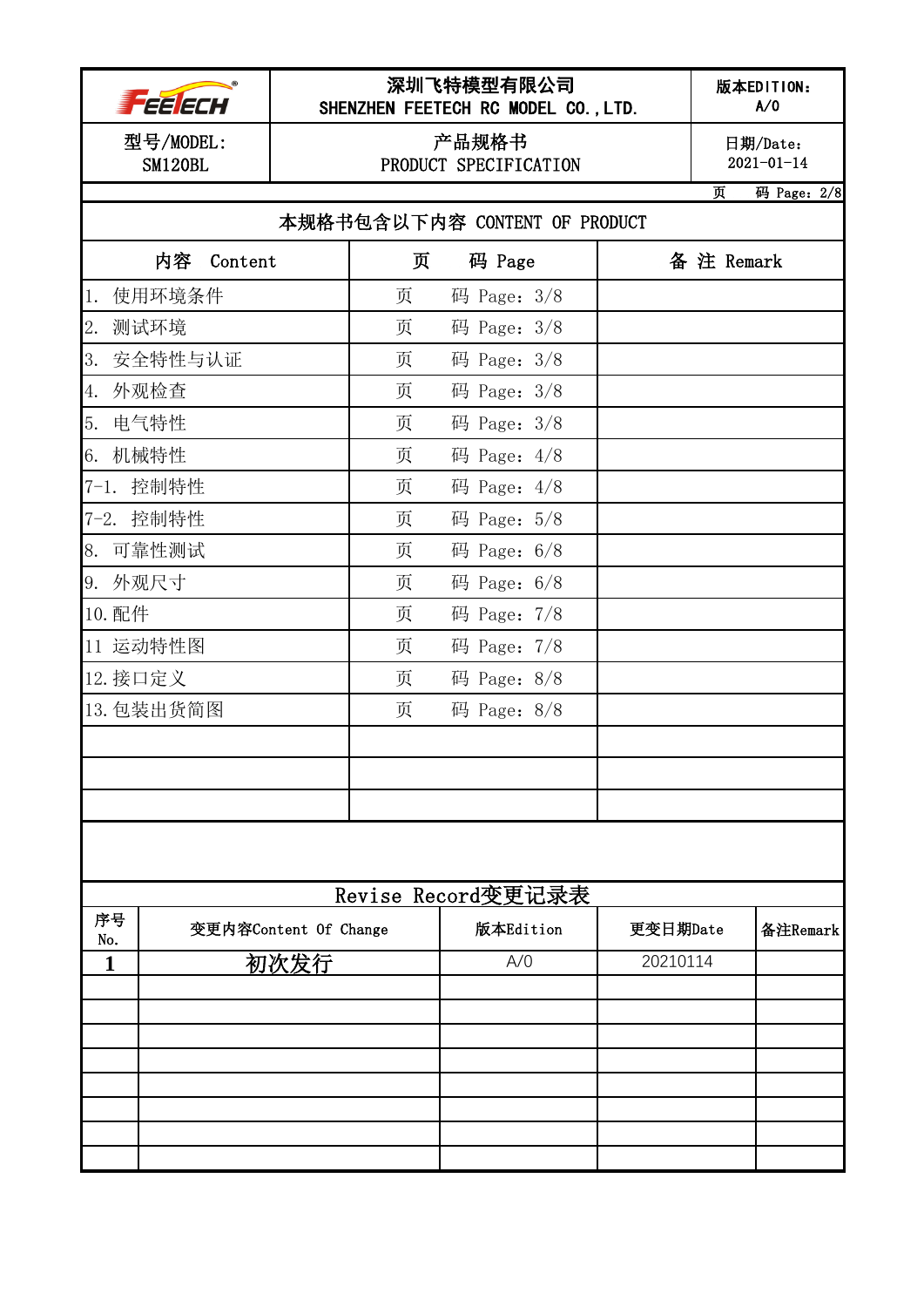|          | FFEE ECH                          |                                               | 深圳飞特模型有限公司<br>SHENZHEN FEETECH RC MODEL CO., LTD.             |                                               |                   | 版本EDITION:<br>A/0 |  |
|----------|-----------------------------------|-----------------------------------------------|---------------------------------------------------------------|-----------------------------------------------|-------------------|-------------------|--|
|          | 型号/MODEL:<br>SM120BL              |                                               | 产品规格书<br>PRODUCT SPECIFICATION                                | 日期/Date:<br>$2021 - 01 - 14$                  |                   |                   |  |
|          |                                   |                                               |                                                               |                                               | 页                 | 码 Page: $3/8$     |  |
|          |                                   | 1. 使用环境条件 Apply Environmental Condition:      |                                                               |                                               |                   |                   |  |
| No.      |                                   | 项目(Item)                                      |                                                               |                                               | 规格(Specification) |                   |  |
| $1 - 1$  |                                   | 保存温度Storage Temperature Range                 | $-30^{\circ}\mathrm{C} \sim 80^{\circ}\mathrm{C}$             |                                               |                   |                   |  |
| $1 - 2$  |                                   | 运行温度Operating Temperature Range               |                                                               | $-20^{\circ}\text{C} \sim 60^{\circ}\text{C}$ |                   |                   |  |
|          |                                   | 2. 测试环境 Standard Test Environment:            |                                                               |                                               |                   |                   |  |
| No.      |                                   | 项目(Item)                                      |                                                               | 规格(Specification)                             |                   |                   |  |
| $2 - 1$  | 温度 Temperature Range              |                                               | 25℃ ±5℃                                                       |                                               |                   |                   |  |
| $2 - 2$  | 湿度 Humidity Range                 |                                               |                                                               | $65\% \pm 10\%$                               |                   |                   |  |
|          |                                   | 3. 安全特性与认证 Secure Performance and Certificate |                                                               |                                               |                   |                   |  |
| No.      | 项目/Item                           | 认证Certificate                                 |                                                               | 备注 (remarks)                                  |                   |                   |  |
| $3 - 1$  | ASTM F963                         | No                                            | 美国玩具检测标准                                                      |                                               |                   |                   |  |
| $3 - 2$  | <b>EN71</b>                       | N <sub>o</sub>                                | 欧盟市场玩具类产品的规范标准                                                |                                               |                   |                   |  |
| $3 - 3$  | FCC                               | No                                            | 对电子、电器中的电磁干扰,管理和控制无线电频率范<br>围, 保护电信网络、电器产品的正常工作。              |                                               |                   |                   |  |
| $3 - 4$  | <b>EMC</b>                        | Yes                                           | 对任何的物质而言,不给其无法容许的电磁干扰波,且在<br>电磁环境中还需能具有满足其功能的机器,装置或系统的<br>能力。 |                                               |                   |                   |  |
| $3 - 5$  | <b>ROHS</b>                       | Yes                                           | 电子, 电器设备中对人体有害物质的含量。                                          |                                               |                   |                   |  |
| $3 - 6$  | <b>REACH</b>                      | N <sub>O</sub>                                | 欧盟法规《化学品的注册、评估、授权和限制》                                         |                                               |                   |                   |  |
|          | 4. 外观检查 Appearance Inspection:    |                                               |                                                               |                                               |                   |                   |  |
| No.      |                                   | 项目(Item)                                      |                                                               | 规格(Specification)                             |                   |                   |  |
| $4 - 1$  | 外观尺寸OutlineDrawing                |                                               | 尺寸见附件(第12项) See the appendix                                  |                                               |                   |                   |  |
| $4 - 2$  | 外观Appearance                      |                                               | 无损坏,不允许影响功能<br>No damage and mustn' t affect functions.       |                                               |                   |                   |  |
|          |                                   | 5. 电气特性 Electrical Specification              |                                                               |                                               |                   |                   |  |
| No.      | 项目(Item)                          |                                               | 规格(Specification)  规格(Specification)   备注Remark               |                                               |                   |                   |  |
| $5 - 1$  | 典型工作电压 Operating Voltage          |                                               | 24V                                                           |                                               |                   |                   |  |
| $5 - 2$  | 空载速度 No Load Speed                |                                               | $0.2$ sec/60degree<br>50RPM                                   |                                               |                   |                   |  |
| $5 - 3$  | 空载电流Running Current ( no load)    |                                               | 200 mA                                                        |                                               |                   |                   |  |
| $5 - 4$  | 堵转扭力 Stall Torque (at locked)     |                                               | $120$ kg. cm                                                  |                                               |                   |                   |  |
|          |                                   |                                               | 1669. 4oz. in                                                 |                                               |                   |                   |  |
| $5 - 5$  | 堵转电流<br>Stall Current (at locked) |                                               | 4A                                                            |                                               |                   |                   |  |
| $5 - 6$  | 静态电流 Idle Current (at stopped)    |                                               | 40mA                                                          |                                               |                   |                   |  |
| $5 - 7$  | 工作电压 Input Voltage                |                                               | $9V - 25V$                                                    |                                               |                   |                   |  |
| $5 - 8$  | 额定负载 Rated Torgue                 |                                               | 32kg. cm $\leq$                                               |                                               |                   |                   |  |
| $5 - 9$  | 额定电流 Rated Current                |                                               | $1000$ mm $\leq$                                              |                                               |                   |                   |  |
| $5 - 10$ | 电机内阻 Terminal resistance          |                                               | $2.8\Omega$                                                   |                                               |                   |                   |  |
| $5 - 11$ | Kt常数                              |                                               | $30\text{kg}$ . cm/A                                          |                                               |                   |                   |  |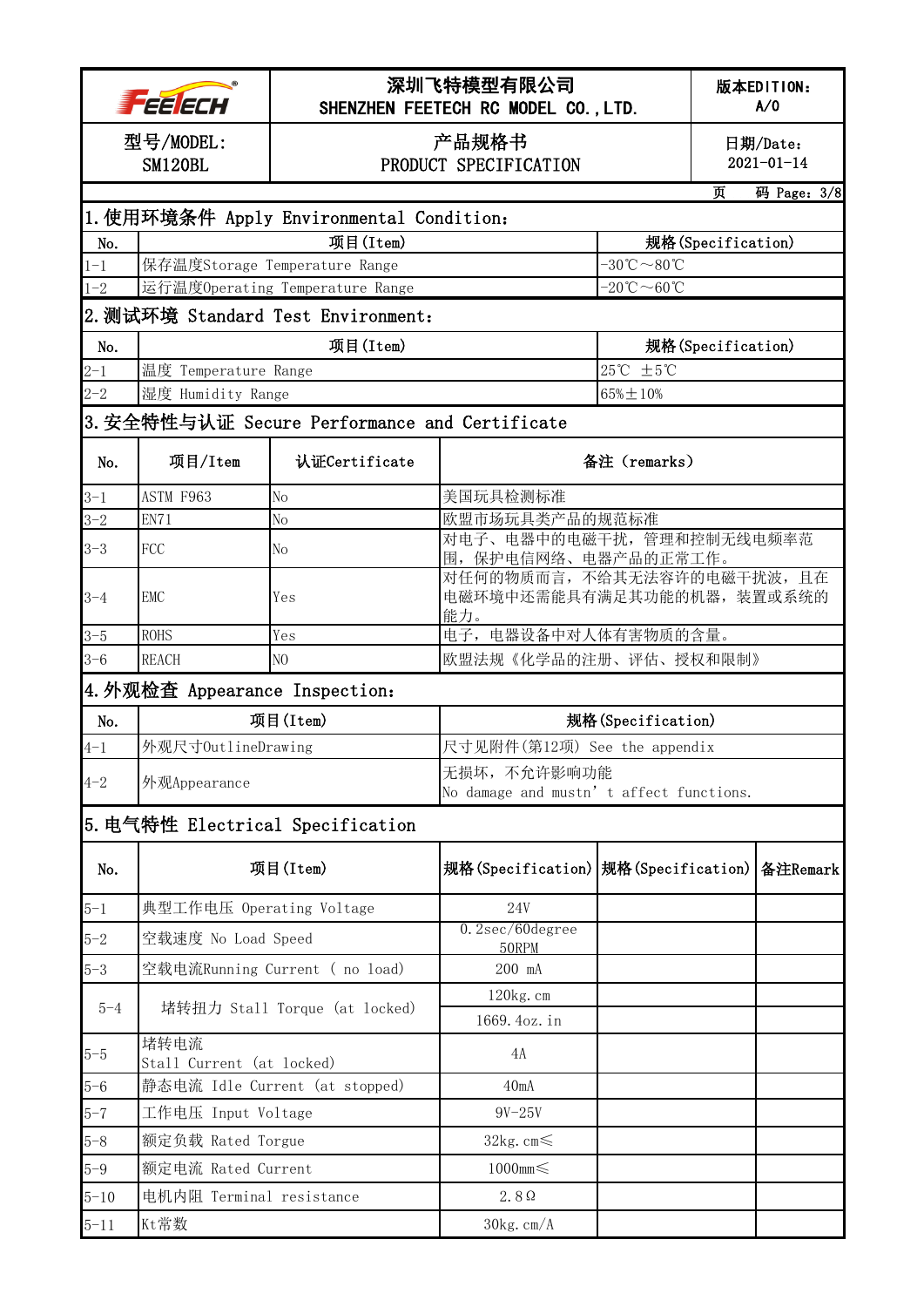|          | <b>FEELECH</b>                          |          | SHENZHEN FEETECH RC MODEL CO., LTD.                           | 深圳飞特模型有限公司                                                                   |                              |                                 | 版本EDITION:<br>A/0                |
|----------|-----------------------------------------|----------|---------------------------------------------------------------|------------------------------------------------------------------------------|------------------------------|---------------------------------|----------------------------------|
|          | 型号/MODEL:<br>SM120BL                    |          | 产品规格书<br>PRODUCT SPECIFICATION                                |                                                                              | 日期/Date:<br>$2021 - 01 - 14$ |                                 |                                  |
|          |                                         |          |                                                               |                                                                              |                              |                                 | 页<br>码 Page: 4/8                 |
|          | 6 机械规格 Mechanical Specification:        |          |                                                               |                                                                              |                              |                                 |                                  |
| No.      | 项目(Item)                                |          |                                                               | 规格(Specification)                                                            |                              |                                 | 备注 (remarks)                     |
| $6 - 1$  | 外观尺寸 Size                               |          | 78X43X65.5                                                    |                                                                              |                              | 见图纸See drawings                 |                                  |
| $6 - 2$  | 机构极限角度 Limit Angle                      |          | No limit                                                      |                                                                              |                              |                                 |                                  |
| $6 - 3$  | 外壳材质 Case material                      |          | Aluminium                                                     |                                                                              |                              |                                 |                                  |
| $6 - 4$  | 齿轮材质 Gear material<br>轴承类型 Bearing type |          | 钢 Steel<br>滚珠轴承 Ball bearings                                 |                                                                              |                              |                                 |                                  |
| $6 - 5$  |                                         |          |                                                               | 12Bits Magnetic                                                              |                              |                                 |                                  |
|          |                                         |          | 类型Type                                                        | Coding                                                                       |                              |                                 |                                  |
| $6 - 6$  | 角度传感器 Angle Sansor                      |          | 角度 Angle                                                      | $360^\circ$                                                                  |                              |                                 |                                  |
|          |                                         |          | 寿命 Life                                                       | No limite                                                                    |                              |                                 |                                  |
|          |                                         |          | 类型 Type                                                       | 5264-4P                                                                      |                              |                                 |                                  |
|          |                                         |          | Material材                                                     | PP                                                                           |                              |                                 |                                  |
|          |                                         |          | 乕<br>线长度                                                      |                                                                              |                              |                                 |                                  |
| $6 - 7$  | 连接器和电缆                                  |          | Length                                                        | 30CM                                                                         |                              |                                 |                                  |
|          | Connector and Cable                     |          |                                                               |                                                                              |                              |                                 |                                  |
|          |                                         |          | 引脚定义<br>Pin                                                   | $\overline{2}$                                                               | 如右侧示意                        |                                 |                                  |
|          |                                         |          | Definition                                                    | 3                                                                            | 图                            |                                 | P.C.B LAYOUT                     |
| $6 - 8$  | 重量The Weight                            |          | 485g                                                          |                                                                              |                              |                                 |                                  |
| $6 - 9$  | 出力轴 Horn Type                           |          | $(\circ)$                                                     | One character (OD10mm)                                                       |                              |                                 |                                  |
| $6 - 10$ | 减速比Gear Ratio                           |          | 1/232                                                         |                                                                              |                              |                                 |                                  |
| $6 - 11$ | 齿轮虚位Back Lash                           |          | $\leq 0.8$ °                                                  |                                                                              |                              |                                 |                                  |
| $6 - 12$ | 摇臂虚位                                    |          | $0^{\circ}$                                                   |                                                                              |                              |                                 |                                  |
|          | The rocker phantom                      |          |                                                               |                                                                              |                              |                                 |                                  |
| $6 - 13$ | 出力轴螺丝<br>The rocker screw               |          | M3X6                                                          |                                                                              |                              |                                 |                                  |
| $6 - 14$ | 马达<br>Motor                             |          | Brushless motor                                               |                                                                              |                              |                                 |                                  |
|          | 7-1 控制特性Control Specification:          |          |                                                               |                                                                              |                              |                                 |                                  |
| No.      |                                         | 项目(Item) |                                                               |                                                                              | 规格(Specification)            |                                 | 备注(remarks)                      |
| $7 - 1$  | 控制信号 Command Signal                     |          |                                                               | Digital Packet                                                               |                              |                                 |                                  |
| $7 - 2$  | 协议类型 Protocol Type                      |          |                                                               | Communication                                                                |                              | Half Duplex Asynchronous Serial | 8bit, 1stop,<br>No Parity        |
| $7 - 3$  | ID范围 ID range                           |          |                                                               | $0 - 253$                                                                    |                              |                                 | Customizable                     |
| $7 - 4$  |                                         |          | $38400$ bps $\degree$ 1 Mbps<br>通讯波特率 Communication Baud Rate |                                                                              |                              |                                 | (出厂默<br>Customizable<br>认115200) |
| $7 - 5$  | 控制算法 Control Algorithm                  |          |                                                               | PID                                                                          |                              |                                 | (支持修<br>Customizable<br>改)       |
| $7 - 6$  | 中位 Neutral Position                     |          |                                                               | 180°<br>(2048)                                                               |                              |                                 |                                  |
| $7 - 7$  | 旋转角度 Running degree                     |          | $360^{\circ}$                                                 |                                                                              | (when $0 \sim 4096$ )        |                                 |                                  |
| $7 - 8$  | 电子分辨率 Resolution [deg/pulse]            |          |                                                               | $0.088^{\circ}$ (360° /4096)                                                 |                              |                                 |                                  |
| $7 - 9$  | 旋转方向 Rotating Direction                 |          |                                                               | Clockwise $(0 \rightarrow 4096)$                                             |                              |                                 | Customizable                     |
| $7 - 10$ | 反馈 Feedback                             |          |                                                               | Load (负载), Position (位<br>置), Speed (工作速度), Input<br>电流), Temperature (工作温度) | Voltage (输入电压), Current (工作  |                                 |                                  |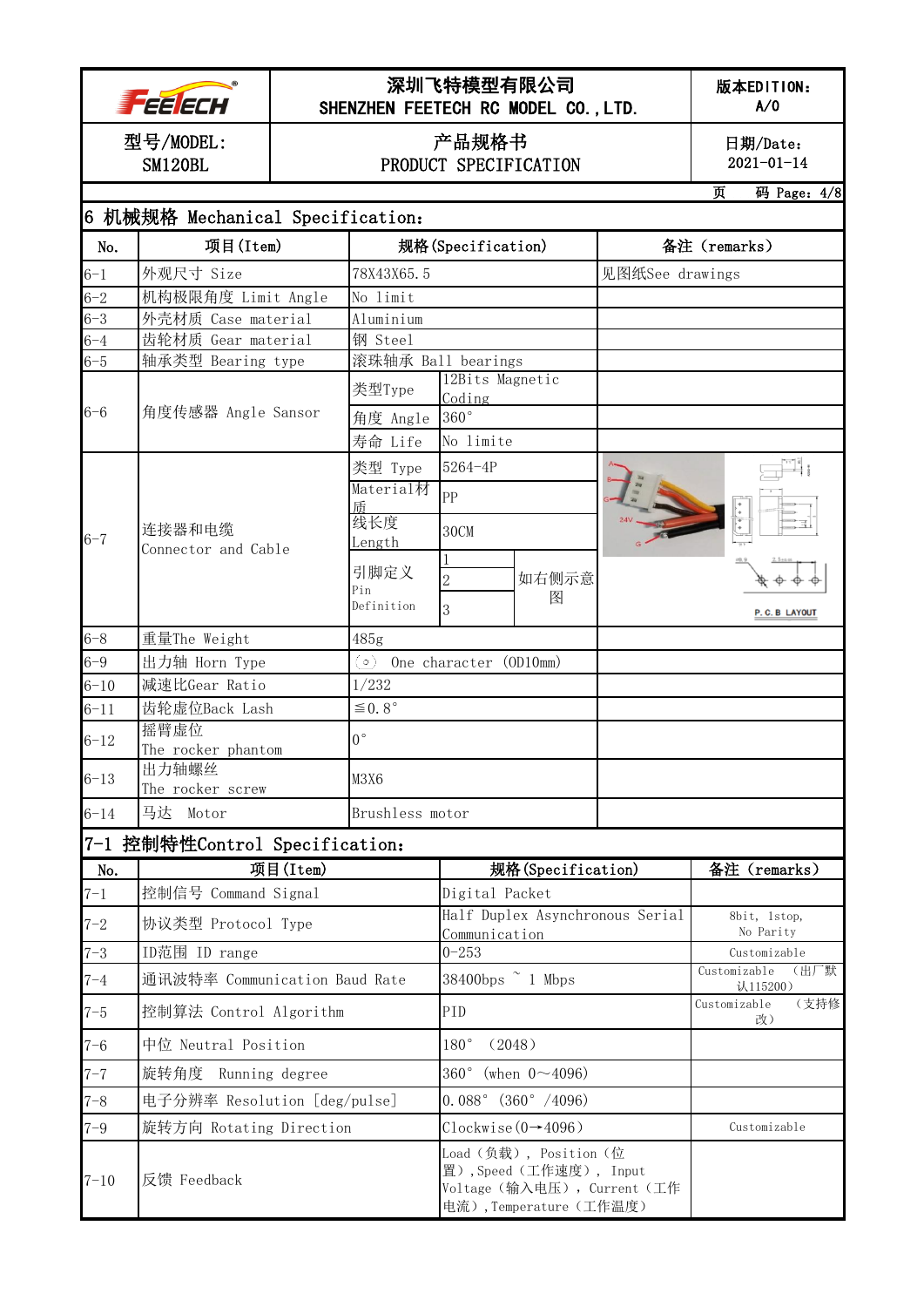

型号/MODEL: SM120BL

# 深圳飞特模型有限公司

版本EDITION: A/0

SHENZHEN FEETECH RC MODEL CO., LTD.

#### 产品规格书 PRODUCT SPECIFICATION

日期/Date:  $2021-01-14$ 

页 码 Page:5/8

|          | 7-2. 控制特性Control Specification: |                                    |                                                                                      |
|----------|---------------------------------|------------------------------------|--------------------------------------------------------------------------------------|
| No.      | 项目(Item)                        | 规格(Specification)                  | 备注 (remarks)                                                                         |
| $7 - 11$ | 电子保护 Electronic Protection      | 过载 Over Load                       | 堵在大于堵转的80%并持续<br>2S后进入保护, 重新<br>发位置指令, 会清除过载<br>保护标志,可自定义设定堵<br>转的百分比和持续时间           |
|          |                                 | 过流 Over Current                    | 运行中电流大于3.5A并持<br>续2s后, 关闭输出并进入<br>过流保护, 重新发位置指<br>令,会清除过流保护标志,<br>可自定义设定电流值和持<br>续时间 |
|          |                                 | 过压 Over Voltage                    | 大于25V或者小于9V进入保<br>护, 电压恢复正常范围<br>后, 自动解除保护, 可自定<br>义设定电压值范围                          |
|          |                                 | 过热 Over Hot                        | 大于70℃关闭扭矩输出                                                                          |
|          | 运行模式 Operating Modes            | 模式0: 角度伺服模式                        | 默认此模式, 0-360度绝对<br>位置可控                                                              |
| $7 - 12$ |                                 | 模式1: 速度闭环电机模式                      | 电机模式, 随负载增加,<br>速度智能维持不减速。                                                           |
|          |                                 | 模式2: 速度开环电机模式                      | 电机模式, 随负载增加,<br>速度会持续减慢                                                              |
| $7 - 13$ | 多圈模式 Multi-Loop Mode            | 最高精度下可以正负7圈绝对位置控<br>制,但掉电圈数不保存     | 扩大分辨率, 圈数可翻倍                                                                         |
| $7 - 14$ | 置中功能 Step Middle Position       | ·键较准, 360度角度任意位置安<br>装,一键较正当前位置为中位 | 40号地址输入128                                                                           |
|          |                                 |                                    |                                                                                      |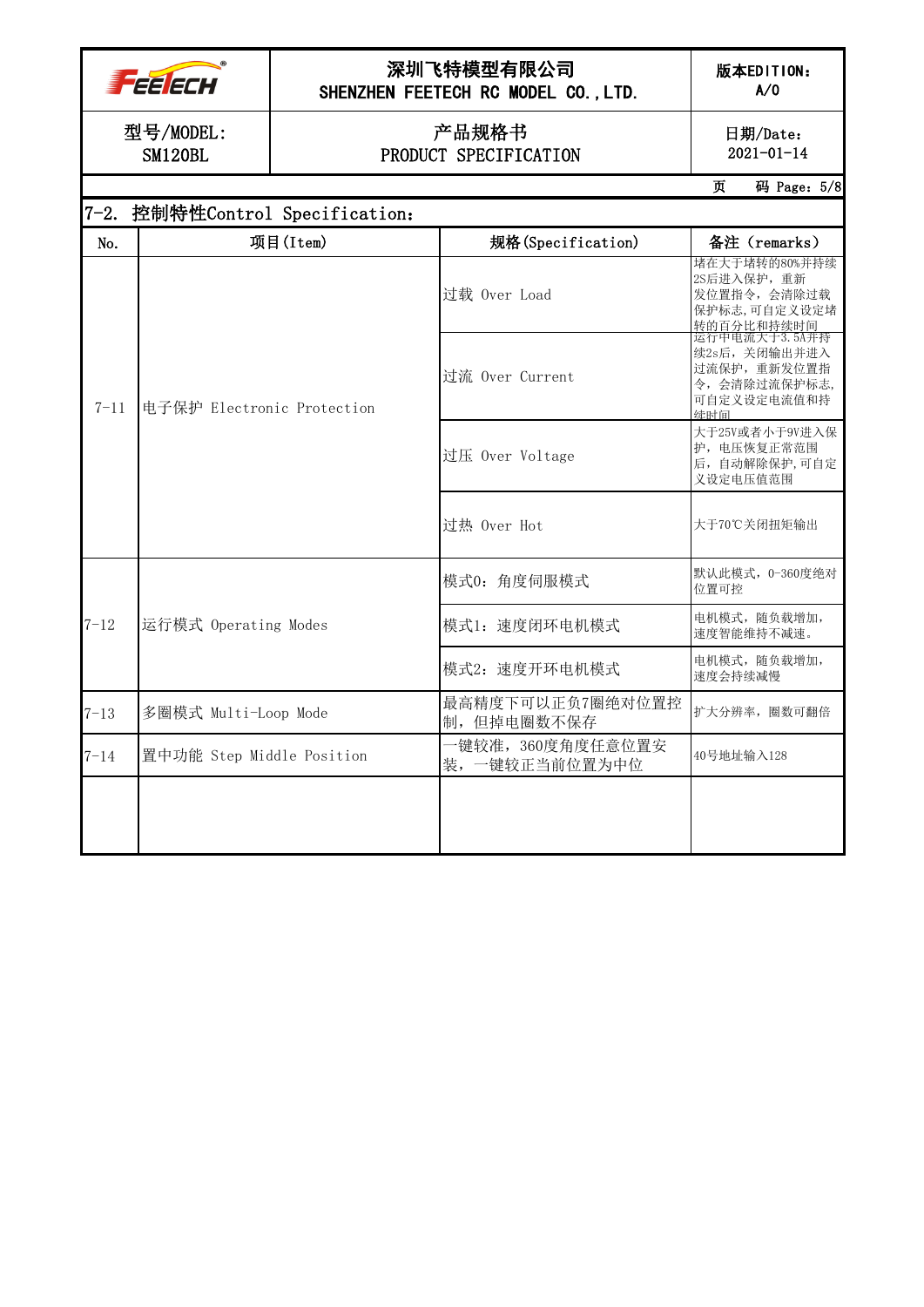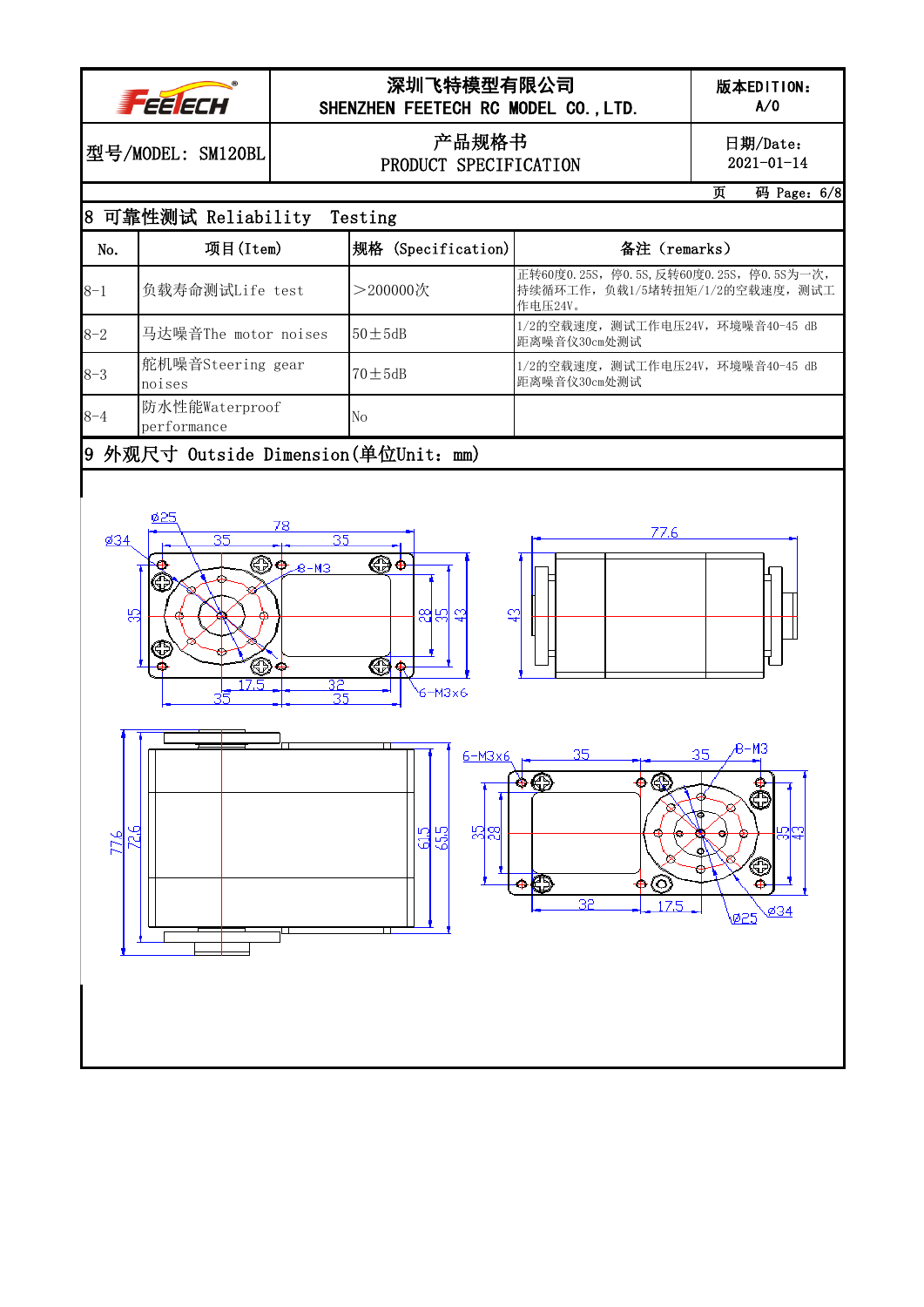![](_page_6_Figure_0.jpeg)